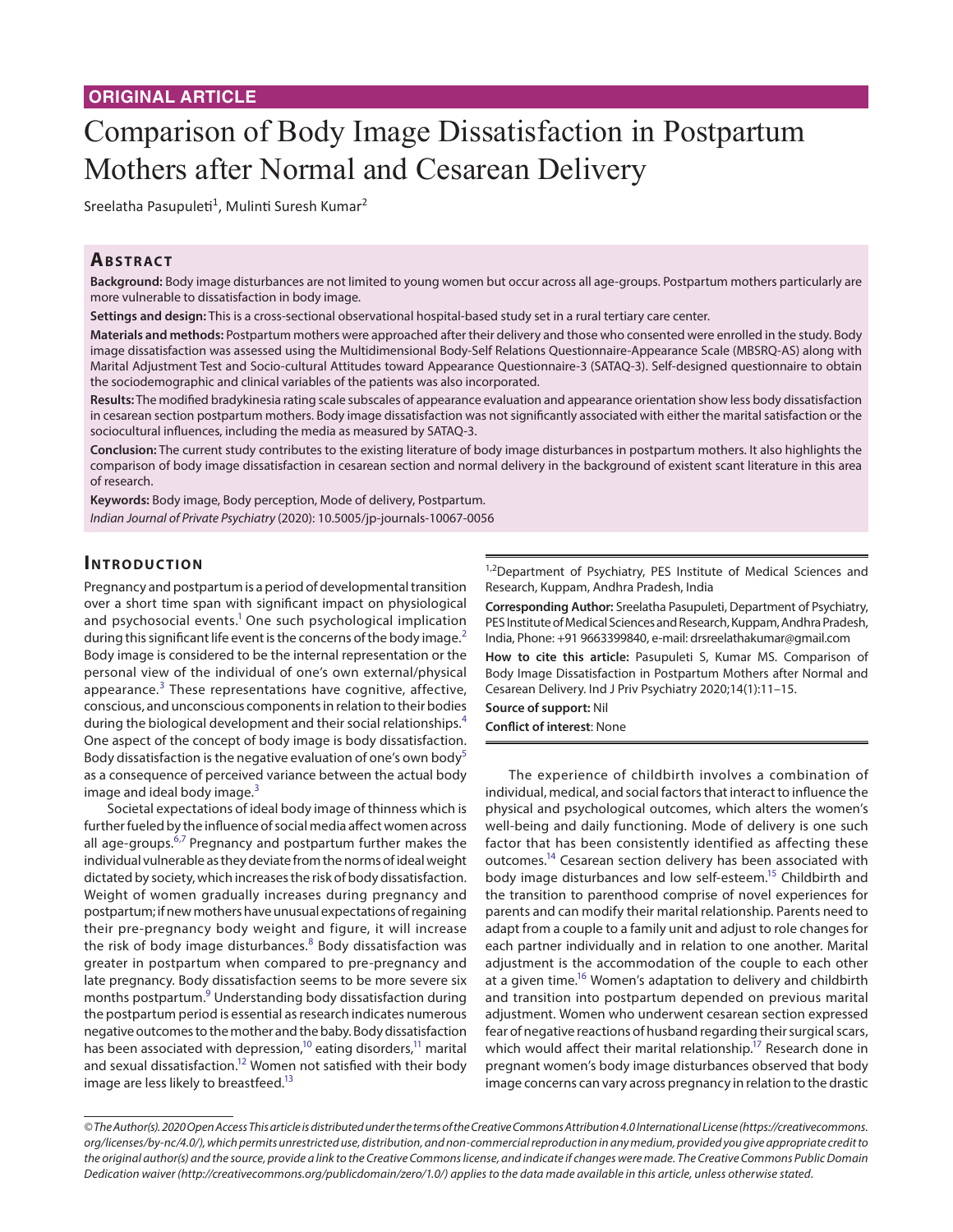physical changes,<sup>18</sup> with higher levels of body image concerns noted in early pregnancy than in late pregnancy.<sup>19</sup> Moreover, pre-pregnancy body image disturbances can affect concerns during pregnancy.[20](#page-4-19) Though body image concerns in pregnancy and postpartum have been studied in the past, focus was more on its relation to eating disorders and depression. So far, the literature on the association of mode of delivery to body image dissatisfaction and its effect on marital satisfaction are sparse. Hence, the present study aimed to compare the body image dissatisfaction in postpartum women who underwent cesarean section with postpartum women with normal vaginal delivery and to assess the association of marital satisfaction and sociocultural attitudes with body image dissatisfaction in postpartum mothers in both groups.

# **MATERIALS AND METHODS**

This is a cross-sectional study conducted at a tertiary care teaching hospital in South India. Postpartum women were approached after delivery during their stay in the hospital or on their visits to outpatient for follow-up. The purpose of this study was explained, and written informed consent was obtained from the participants before enrolling them in the study. Ethical clearance was obtained from the Institutional Ethics Committee. Convenience sampling technique was used for data collection. Data were collected over a period of 6 months. For this study, the postpartum period is taken as the period immediately after the birth of the child up to 6 weeks. Postpartum mothers who were aged above 18 years and who underwent cesarean section and normal delivery willing to give informed consent were included. Postpartum mothers with prior history of psychiatric disorders, intellectual disability, and assisted vaginal delivery were excluded.

The data were entered into MS Excel 2007 version and further analyzed using SPSS 20 (IBM Corp., Armonk, NY). For descriptive analysis, the categorical variables were analyzed by using percentages. For inferential analysis, the numerical data were analyzed using "*t*" test, and categorical data were analyzed using chi-square test. Logistic regression will be used to study the association between various factors studied and the outcome, and "*p*" <0.05 will be considered as statistically significant.

# **TOOLS USED**

### **Multidimensional Body-Self Relations Questionnaire-Appearance Scale**

It is a 34-item self-report inventory for the assessment of selfattitudinal aspects of the body image construct. The Multidimensional Body-Self Relations Questionnaire-Appearance Scale (MBSRQ-AS) includes the following subscales: appearance evaluation, appearance orientation, overweight preoccupation, self-classified weight, and the body area satisfaction scale (BASS). MBSRQ is intended for use with adults and adolescents (15 years or older). It has been used extensively and successfully in body image research. The questionnaire uses a five-point Likert scale with responses ranging from definitely disagree to definitely agree, or very dissatisfied to very satisfied. Higher scores on each subscale indicate more satisfaction with their body image. Reliability coefficients for the female population ranged from 0.74 to 0. 91 on all subscales.

#### **Marital Adjustment Test**

This scale developed by Locke and Wallace is a measure of marital quality and satisfaction and addresses conflict among couples. It is a 15-item self-report with a cutoff score of 100 in which high scores indicate better marital satisfaction and more agreement between spouses. The measure is administered to each partner separately and is available in both paper-and-pencil and electronic formats. The scale has good reliability of 0.84.

#### **Sociocultural Attitudes toward Appearance Questionnaire-3[21](#page-4-20)**

Body image literature suggests that the sociocultural environment contributes to the development and maintenance of body dissatisfaction. Among the various sources of sociocultural influences, the media appear to be the most powerful communicator of these standards. Thompson et al. developed a multidimensional questionnaire to assess the sociocultural influence of the media on appearance.<sup>21</sup> SATAQ-3 is a 30-item scale composed of Likert items in five points (1—completely disagree to 5—completely agree), including four subscales: information, pressures, internalizationgeneral, and internalization-athlete. Higher scores on the SATAQ-3 indicate that there are higher levels of involvement in SATAQ-3. High score reliability (Cronbach's alpha of 0.97) and structure similarity of the four subscales in diverse ethnic groups were observed. $^{22}$  $^{22}$  $^{22}$ 

#### **Re s u lts**

Postpartum mothers who underwent cesarean section and normal delivery in a tertiary care teaching hospital in a rural background participated in this study. A total of 80 postpartum mothers consented and were included. Out of which, 34 (42.5%) had cesarean section and 46 (57.5%) had normal delivery. Majority of them 71 (88.75%) had planned pregnancy, and 77 (96.25%) breastfed their babies. Postpartum mothers with age-group of 18 to 23 were 32 (40%) and 24 to 28 were 31 (38.7%). Most of the participants had education of less than 10th standard  $(N = 43, 53.75\%)$ , marital duration of less than 6 years ( $N = 66$ , 82.5%), with being a homemaker (*N* = 49, 61.25%), with a monthly income of less than INR 25,000 (*N* = 75, 93.75%) [\(Table 1](#page-2-0)). Considering the postpartum days, 46 (57.5%) were more than 20 days of the postpartum period. Postpartum mothers who were primipara were 43 (53.75%). Majority of the participants had a normal BMI (*N* = 51, 63.75%) and were satisfied with their marital life (*N* = 78, 97.5%) ([Table 2](#page-2-1)).

Higher scores on the modified bradykinesia rating scale (MBRS) subscales of appearance evaluation and appearance orientation in cesarean section postpartum mothers indicative of less body dissatisfaction were observed, which were statistically significant ([Table 3](#page-3-0)). When marital satisfaction was compared to the five subscales of MBRS (appearance evaluation, appearance orientation, overweight preoccupation, self-classified weight, and the BASS, no statistically significant differences were observed. Higher scores on appearance orientation subscale were found in postpartum mothers with less than 6 years of marriage, monthly income of less than INR 25,000, those staying in a joint family, which were statistically significant. High scores on body area satisfaction subscale were observed in those residing in a joint family, which was statistically significant. Low scores on overweight preoccupation subscale were found in postpartum mothers with planned pregnancy, which were statistically significant suggestive of body dissatisfaction ([Table 4\)](#page-3-1).

The body image dissatisfaction as measured by MBRS scale was not significantly associated with either the marital satisfaction or the sociocultural influences, including the media as measured by SATAQ-3.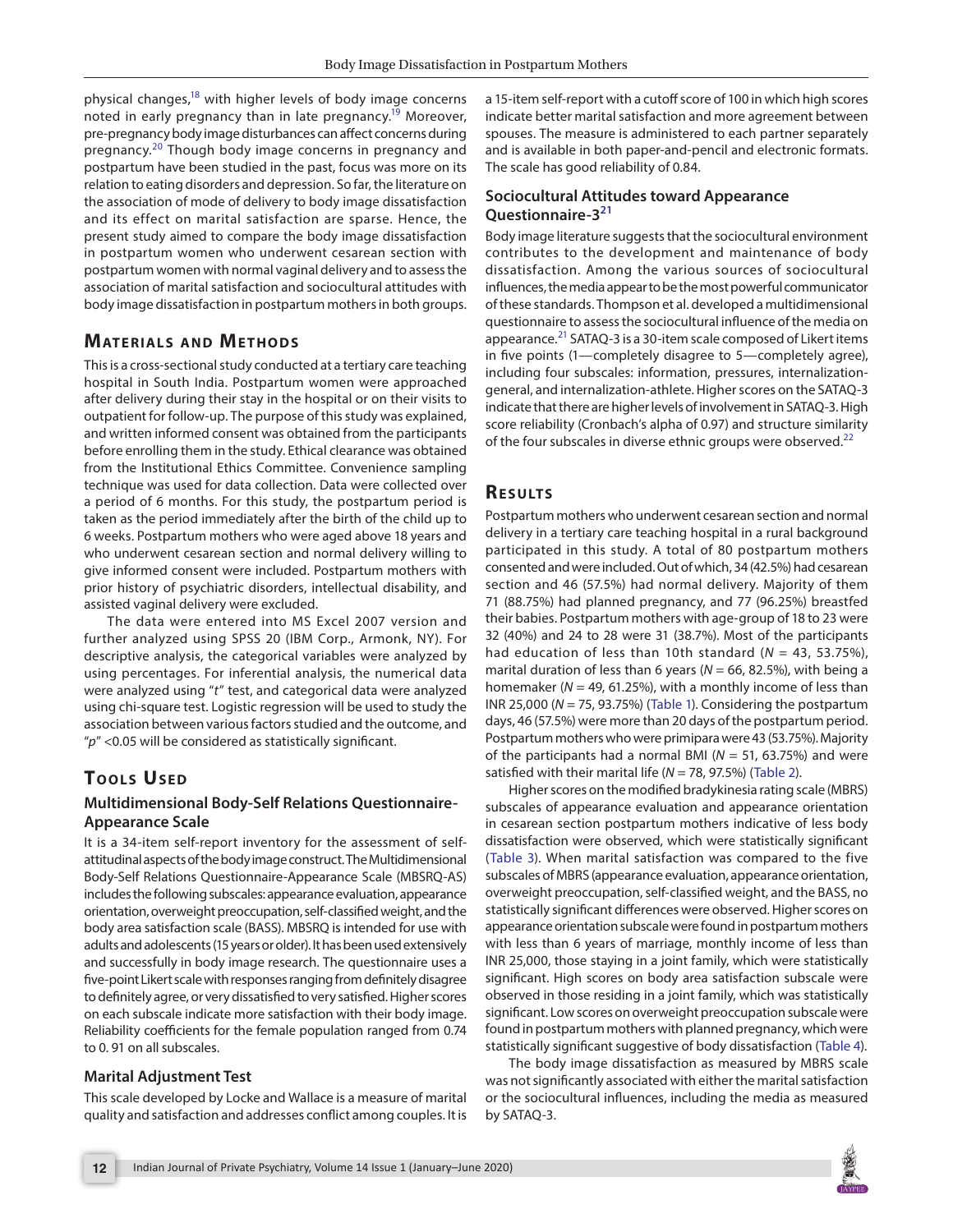| Sociodemographic variables    |                   | Frequency (N) | Percentage |
|-------------------------------|-------------------|---------------|------------|
| Age in years                  | $18 - 23$         | 32            | 40.00      |
|                               | $24 - 28$         | 31            | 38.72      |
|                               | >28               | 17            | 21.25      |
|                               | Total             | 80            | 100.00     |
| Education                     | $<$ 10th          | 43            | 53.75      |
|                               | >10th             | 31            | 38.75      |
|                               | <b>Illiterate</b> | 6             | 7.50       |
|                               | Total             | 80            | 100.00     |
| <b>Marital duration</b>       | <6                | 66            | 82.50      |
| (in years)                    | >6                | 14            | 17.50      |
|                               | Total             | 80            | 100.00     |
| Occupation                    | Employed          | 31            | 38.75      |
|                               | Housewife         | 49            | 61.25      |
|                               | Total             | 80            | 100.00     |
| Monthly income<br>(in rupees) | $<$ 25,000        | 75            | 93.75      |
|                               | >25,000           | 5             | 6.25       |
|                               | Total             | 80            | 100.00     |
| Type of family                | Joint             | 47            | 58.75      |
|                               | Nuclear           | 33            | 41.25      |
|                               | Total             | 80            | 100.00     |
| Postpartum days<br>(in days)  | $<$ 20            | 34            | 42.50      |
|                               | >20               | 46            | 57.50      |
|                               | Total             | 80            | 100.00     |
| Parity                        | <b>Multiparas</b> | 37            | 46.25      |
|                               | Primipara         | 43            | 53.75      |
|                               | Total             | 80            | 100.00     |

<span id="page-2-0"></span>**Table 1:** Sociodemographic profile of postpartum mothers

| <b>DISCUSSION</b> |  |  |  |
|-------------------|--|--|--|
|-------------------|--|--|--|

The current study set to observe body image dissatisfaction differences in postpartum mothers with normal and cesarean delivery and to find associations of marital satisfaction and sociocultural attitudes on body dissatisfaction in postpartum. Significant finding of this present study is that postpartum mothers who underwent cesarean delivery had less body dissatisfaction on two subscales (appearance evaluation and appearance orientation) as compared with mothers with normal delivery.

Mode of birth has an undue influence on the physical and psychological outcomes, especially during the initial few months of birth. It is interesting to note that nearly half of the study sample had undergone cesarean delivery. Studies depict a growing preference for cesarean delivery in Asia and other developing countries.[23,](#page-4-22)[24](#page-4-23) Women who had planned or unplanned surgical intervention for childbirth experienced more body dissatisfaction associated with lower self-esteem compared to those with normal vaginal delivery.[25,](#page-4-24)[26](#page-4-25) This is in contrast with this study where cesarean section mothers had higher body image satisfaction when compared to those mothers with vaginal delivery. One possible explanation could be the increasing rates of cesarean sections in India, which reduces the perception of surgical delivery as abnormal $^{27}$  and hence dampens the effect of psychosocial consequences, including body image disturbances.

The low levels of body dissatisfaction across the postpartum mothers in this study irrespective of mode of delivery could be because a study period of 6 weeks was considered. In another study, body image disturbances increased from 2-week postpartum to 8-week postpartum. $^{28}$  $^{28}$  $^{28}$  Another study states that body image dissatisfaction is most profound at six-month postpartum.<sup>[9](#page-4-8)</sup> The new demands of motherhood might have taken precedence over concerns of body image immediately after birth. Future research with prospective design with longer postpartum period of time frame can explore long-term changes in postpartum body dissatisfaction.

This study also tried to explore the effect on mode of delivery on marital adjustment and found no significant change. This is similar to study done by Culp and Osofsky which observed that cesarean delivery did not impact marital satisfaction of the couples. This study concluded that good marital satisfaction prenatally could have helped the couples support each other and cope with cesarean delivery.<sup>[29](#page-4-28)</sup>

Previous studies observed that women who were more dissatisfied with their body image expressed greater concern on the impact of breastfeeding on their bodies. $30,31$  $30,31$  The current study observed that body dissatisfaction was not significantly associated with concerns of breastfeeding in mothers. Postpartum mothers feel the societal pressure to reclaim their pre-pregnancy bodies after delivery and consider this as a dreadful prospect.<sup>[32](#page-4-31)</sup> The present study found that sociocultural attitudes had no impact on body image. Perceived social support and marital satisfaction could be associated with increased satisfaction with body image.<sup>[33](#page-4-32)</sup>

*Sociodemographic variables Frequency (N) Percentage* Gender of the baby Female 42 52.50 Male 38 47.50 Total 80 100.00 Body mass index  $(kg/m<sup>2</sup>)$ <18.5 12 15.00 >25.0 17 21.25 Total 80 100.00 Breastfeeding No 3 3.75 Yes 77 96.25 Total 80 100.00 Type of delivery Cesarean 46 57.50 Normal 34 42.50 Total 80 100.00 Planned pregnancy No 9 11.25 Yes 71 88.75 Total 80 100.00 Marital satisfaction No 2 2.50 Yes 78 97.50 Total 80 100.00

<span id="page-2-1"></span>**Table 2:** Clinical variables of postpartum mothers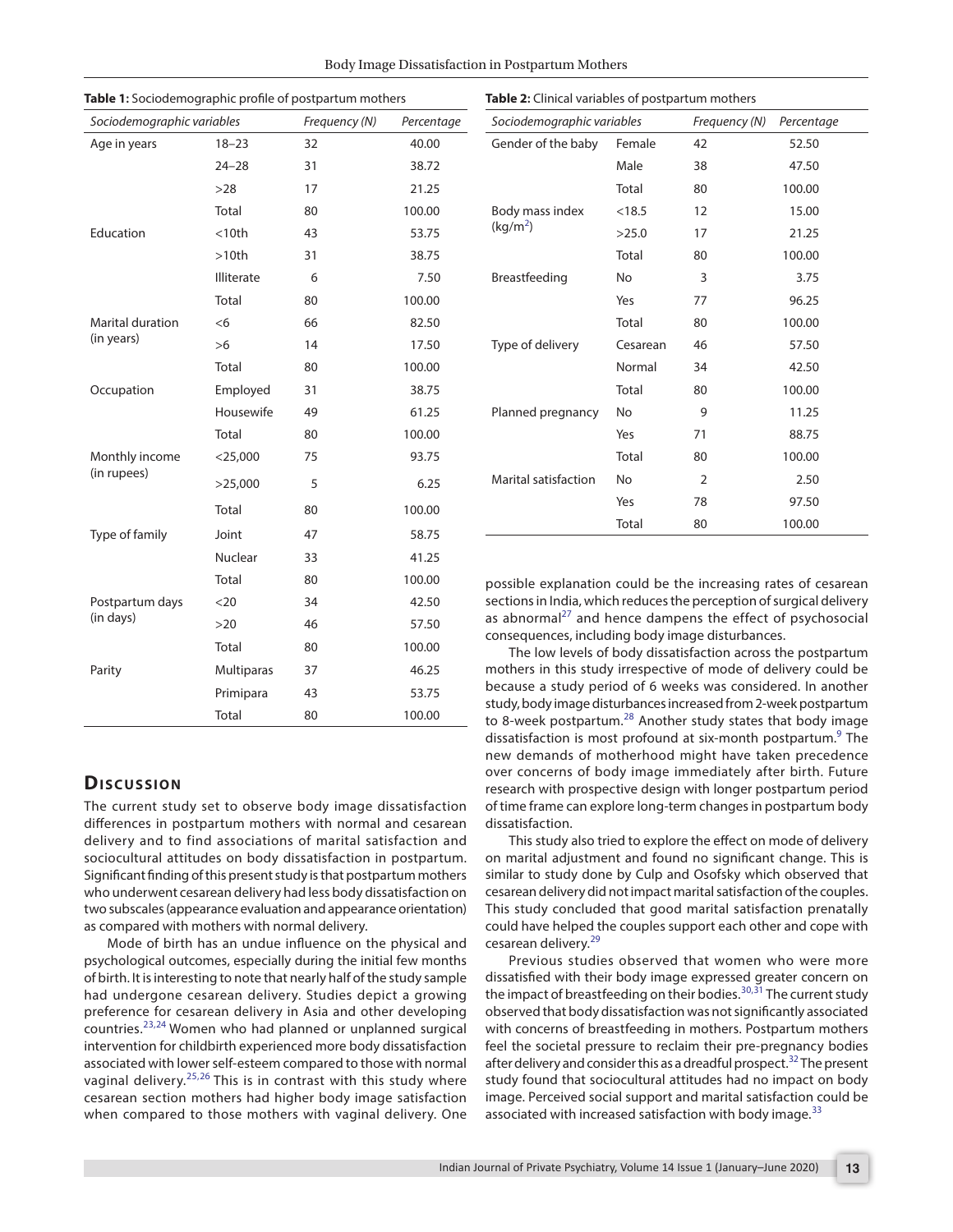| Type of delivery | <b>MBRS</b> subscales                             |              | Total        | Chi-square | p value              |
|------------------|---------------------------------------------------|--------------|--------------|------------|----------------------|
|                  | MBRS—appearance evaluation $(<2.82; >2.82)$       |              |              |            |                      |
| Cesarean         | 13 (37.14%)                                       | 33 (73.33%)  | 46 (57.50%)  | 10.551     | 0.001                |
| Normal           | 22 (62.86%)                                       | 12 (26.67%)  | 34 (42.50%)  |            |                      |
| Total            | 35 (100.00%)                                      | 45 (100.00%) | 80 (100.00%) |            |                      |
|                  | MBRS—appearance orientation $(3.15; >math>3.15$ ) |              |              |            |                      |
| Cesarean         | 20 (46.51%)                                       | 26 (70.27%)  | 46 (57.50%)  | 4.593      | $0.032$ <sup>*</sup> |
| Normal           | 23 (53.49%)                                       | 11 (29.73%)  | 34 (42.50%)  |            |                      |
| Total            | 43 (100.00%)                                      | 37 (100.00%) | 80 (100.00%) |            |                      |

<span id="page-3-0"></span>**Table 3:** Association between type of delivery and the modified bradykinesia rating scale (MBRS) subscales

<span id="page-3-1"></span>**Table 4:** Association between sociodemographic variables and the modified bradykinesia rating scale (MBRS) subscales

| Sociodemographic variable    |                | <b>MBRS</b> subscales                             |              | <b>Total</b> | Chi-square | p value              |
|------------------------------|----------------|---------------------------------------------------|--------------|--------------|------------|----------------------|
|                              |                | MBRS—appearance orientation $(3.15; >math>3.15$ ) |              |              |            |                      |
| Marriage duration (in years) | <6             | 32 (74.42%)                                       | 34 (31.89%)  | 66 (82.50%)  | 4.205      | $0.040*$             |
|                              | >6             | 11 (25.58%)                                       | $3(8.11\%)$  | 14 (17.50%)  |            |                      |
|                              | Total          | 43 (100.00%)                                      | 37 (100.00%) | 80 (100.00%) |            |                      |
|                              |                | MBRS—appearance orientation $(3.15; >math>3.15$ ) |              |              |            |                      |
| Type of family               | Joint family   | 21 (48.84%)                                       | 26 (70.27%)  | 47 (58.75%)  | 3.769      | $0.052$ <sup>*</sup> |
|                              | Nuclear family | 22 (51.16%)                                       | 11 (29.73%)  | 33 (41.25%)  |            |                      |
|                              | Total          | 43 (100.00%)                                      | 37 (100.00%) | 80 (100.00%) |            |                      |
|                              |                | MBRS—appearance orientation $(3.15; >math>3.15$ ) |              |              |            |                      |
| Monthly income (in rupees)   | $<$ 25,000     | 38 (88.37%)                                       | 37 (100.00%) | 75 (93.75%)  | 4.589      | $0.032$ <sup>*</sup> |
|                              | >25,000        | 5(11.63%)                                         | $0(0.00\%)$  | 5(6.25%)     |            |                      |
|                              | Total          | 43 (100.00%)                                      | 37 (100.00%) | 80 (100.00%) |            |                      |
|                              |                | MBRS-body area satisfaction $(3.16; >3.16)$       |              |              |            |                      |
| Type of family               | Joint family   | 16 (41.03%)                                       | 31 (75.61%)  | 47 (58.75%)  | 9.864      | $0.002$ <sup>*</sup> |
|                              | Nuclear family | 23 (58.97%)                                       | 10 (24.39%)  | 33 (41.25%)  |            |                      |
|                              | Total          | 39 (100.00%)                                      | 41 (100.00%) | 80 (100.00%) |            |                      |
|                              |                | MBRS—body area satisfaction $(3.24; >math>3.24$ ) |              |              |            |                      |
| Planned pregnancy            | No             | $1(2.70\%)$                                       | 8 (18.60%)   | 9(11.25%)    | 5.036      | 0.025                |
|                              | Yes            | 36 (97.30%)                                       | 35 (81.40%)  | 71 (88.75%)  |            |                      |
|                              | Total          | 37 (100.00%)                                      | 43 (100.00%) | 80 (100.00%0 |            |                      |

Majority of the sample (88.75%) had planned pregnancy; this did significantly influence the body image disturbances (body area satisfaction subscale of MBRS). In contrast, a study done in Iran showed better body satisfaction in those with planned pregnancy.<sup>34</sup> Normal BMI was noted in majority of the postpartum mothers, and it did not significantly influence the body dissatisfaction. A study assessing attitude to body image in postpartum African American women found a slightly positive attitude to body image with little focus given on body weight by African American women. An understanding of the cultural impact on body image with friends and family contributing to attitude to body image was considered in this study.<sup>[35](#page-4-34)</sup>

Limitations of our study were that the sample was collected at a single hospital with specific demographic characteristics. All of the mothers were married to most of them with low education and low socioeconomic status from a rural background. Hence, the results cannot be representative of the general population.

# **CONCLUSION**

The psychosocial impact of a cesarean section particularly body image disturbances is rarely considered in risk–benefit analysis of decision making of cesarean delivery. Moreover, even after cesarean section, the current trend is to discharge the mother at the earliest if there are no postnatal complications. This leads to less focus on preparing the mother, especially first-time mothers. Apart from the changes in the family role functions and adapting to the demands of the baby, emphasis should also be on the body image concerns and expectations to regain the pre-pregnancy body weight. Healthcare providers should consider body image dissatisfaction